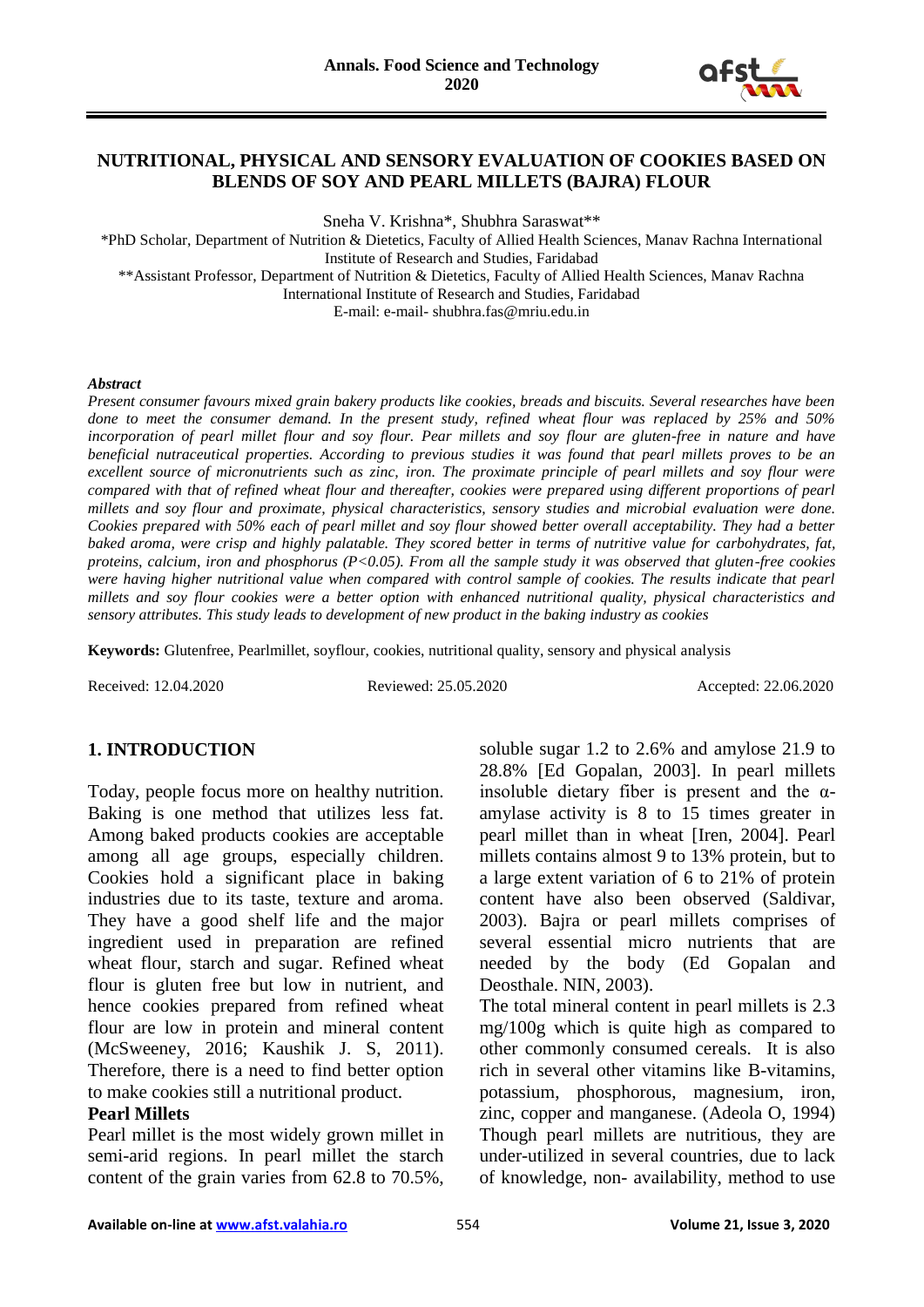

and how to consume. (Obilana A.B., 2004; Olatungi O., 1982).

Pearl millets contain good amount of iron, calcium, high fat and zinc; hence it is naturally comparable and superior to many of major cereals due to its high value of energy and protein. (Fasasi O.S., 2009; Anu S.S., 2006; Malik M., 2002).

Several researches for replacing wheat flour with pearl millets have been conducted. The researches show that 100% pearl millets cookies were graded low in sensory study. They had hard gray colored cookies (Badi S.M., 1975). Semi-refining of bajra or pearl millets leads to reduction in level of phytate and improved bio-accessibility of several minerals such as iron, calcium (Florence S.P., 2011). However, mixing pearl millet flour with some other flour can lead to better acceptability. By keeping this in mind, an attempt was made to find one millet or cereal flour to blend with pearl millets flour.

## **Soyabean**

Soybean (Glycine max), a species of legume, a miracle bean, is an excellent health food and it contains 43.2% good quality protein but only some amount of saturated fat, 21% carbohydrates and quite plenty amount of minerals and vitamins (Gopalan C., 1999). However, most of the oilseeds contain 40–50% oil, whereas soybean contains about 18% of oil (American Soybean Association 2004). An early meta-analysis concluded that soy protein lowered LDL cholesterol by 12.9% (Anderson J.W., 1995). It is also apparent that the ethanolacetone extract of soy flour produces changes in serum cholesterol, particularly in the LDL fraction (Balmir F1., 1996)

With all this background, the study was aimed to develop nutritional cookies using blends of pearl millets and soy flour.

## **2. MATERIALS AND METHODS**

Ingredients: Pearl millets grains, refined wheat flour, soy flour were obtained from local market. Other ingredients like butter (amul butter), vanilla essence, skim milk powder and honey were procured from specific brand.

## **1. Cookies Formulation:**

Pearl millet grains were roasted at 200ºC and whole flour was made by grinding. The flour was then sieved through a 44-mesh sieve to get semi- refined flour. Similarly, soybean was roasted and grinded and sieved to obtain soy flour.

The ingredients were used in specific proportion to make different samples of cookies. The samples were sheeted to 10mm thickness and cut in shape and baked for 20 minutes at 200º C in a pre-heated oven. (Nidhi Chopra, 2014) Then different samples were used for proximate composition, mineral content, physical characteristic, sensory and microbial analysis. Table 1 shows the formulation of different cookies.

**Table 1.** Formulation of different Cookies

| Ingredient(gms)                     | C   | T1  | <b>T2</b>      |
|-------------------------------------|-----|-----|----------------|
| <b>Refined Wheat</b><br>Flour       | 100 | 50  |                |
| <b>Pearl Millet</b><br><b>Flour</b> |     | 25  | 50             |
| <b>Soy Flour</b>                    |     | 25  | 50             |
| Fat                                 | 50  | 50  | 50             |
| <b>Honey</b>                        | 50  | 50  | 50             |
| <b>Vanilla Essence</b>              | 2   | 2   | $\overline{2}$ |
| <b>Total</b>                        | 202 | 202 | 202            |



**Figure 1**. Flow chart of the methodology used in study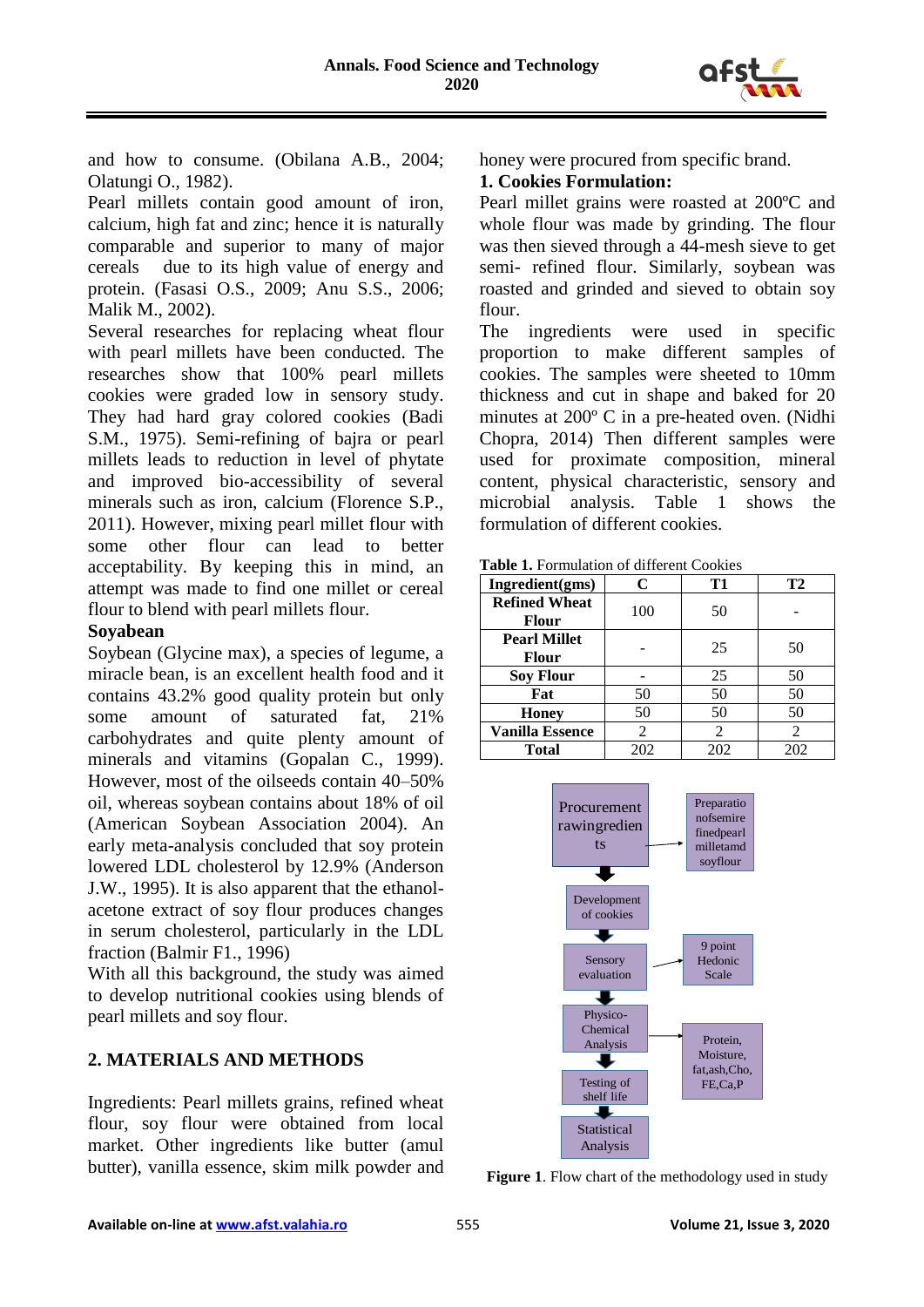

**1. Proximate analysis and mineral content:** Protein (Kjeldahl method), Fat (Solvent Extraction), moisture, ash, iron, calcium and phosphorus were determined by standard method of AOAC 2000. (AOAC, 2000).

**2. Physical characterization of samples:** The physical parameters include weight, diameter (D), Thickness (T) and spread ratio (D/T). Diameter of samples was measured by placing six cookies edge to edge with the help of a scale rotating at 90° and again measuring the diameter of samples and then calculating mean value. Thickness was measured by placing six cookies on top of each other and taking mean thickness (cm). Spread ratio was calculated using the formula

*Spread Ratio – Mean Diameter/Mean Thickness*

## **3. Sensory Analysis:**

A trained panel consisting of 25 members were used to conduct the sensory evaluation of the prepared sample, using 9-point hedonic scale. Sensory evaluation was conducted in a closed room with proper light and temperature maintained as 25º. Normal water was used as palate cleanser.

## **4. Microbial Analysis**

Standard total plate count, score count, Coliform, yeast and mould count were performed on 0 and  $30<sup>th</sup>$  day of storage period for all the samples.

## **5. Stastical Analysis:**

ANOVA test and difference between mean were used to find the significant difference (P<0.05) using SPSS software (IBM). Sensory evaluation studies for each attribute such as color, texture, aroma etc. were depicted graphically.

# **3. RESULTS AND DISCUSSION**

## **Proximate analysis**

Native variety of pearl millets, grown in Gujarat and Rajasthan were used for the study. Basically, pearl millets is an winter crop, its seeds being grey in color, bold and round shaped without husk (Anon, 2010). This variety is commonly consumed by the rural masses of theses areas. It is considered to be highly nutritious and superior by local people. Soybean has good amount of proteins and contains beneficial bioactive compounds like mineral and fat-soluble vitamins. **(**Alabi, M. O., 2007**)**. The comparison between proximate analysis of refined wheat flour, semi-refined pearl millet flour, refined soy flour is shown in table 2 Pearl millet flour scored high in comparison to other flour.

| Table 2. Proximate analysis of different types of flours. |  |
|-----------------------------------------------------------|--|
|-----------------------------------------------------------|--|

| <b>Parameter</b>                                                 | <b>Refined</b><br><b>Wheat Flour</b> | <b>Pearl Millet</b><br><b>Flour</b> | <b>Sov Flour</b> |
|------------------------------------------------------------------|--------------------------------------|-------------------------------------|------------------|
| Moisture $(\% )$                                                 | $13.18 \pm 0.01$                     | $11.21 \pm 0.23$                    | $3.7 \pm 0.02$   |
| Ash $(\% )$                                                      | $1.26 \pm 0.02$                      | $2.05 \pm 0.02$                     | $9.7 \pm 0.02$   |
| Crude Fiber $(\% )$                                              | $1.73 \pm 0.02$                      | $2.07 \pm 0.01$                     | $10.2 \pm 0.11$  |
| Fat $(\% )$                                                      | $10.65 \pm 0.01$                     | $5.14 \pm 0.15$                     | $15.2 \pm 0.01$  |
| Protein $(\% )$                                                  | $8.58 \pm 0.02$                      | $10.97 \pm 0.08$                    | $42 \pm 0.02$    |
| $\lambda$ 11 1' $\lambda$ 1 ' $\lambda$ ' 1' $\lambda$ (D, 0.05) |                                      |                                     |                  |

All readings taken in triplicates at  $(P<0.05)$ .

Table 3 shows proximate composition of cookies prepared from refined wheat flour (control) and two different samples (T1 and T2) respectively. Cookies with 50% Pearl millet flour (T2) had higher moisture content of 9.5 g compared to that of T1 cookies (10.8 g). (Archana, 2004) reported moisture content for pearl millet cookies was higher and ranged from 2.57-2.67%. Low moisture content may be attributed to the roasting of pearl millet prior to making of cookies. Cookies are low moisture baked products and high moisture results in a soggy and soft texture that decreases overall consumer acceptability (Chevallier, 2000). The fat content of the cookies ranged from 23 gm - 17 gm, lowest found in sample T2 with significant difference. The protein content of the cookies ranged from 7.87 gm-10.1 gm, with the highest recorded in sample T2 with 50% pearl millet and soy flour each. Pearl millets are known to have high good fat content in them. (Jain RK, 1997) Similarly replacing refined wheat flour with pearl millet and soy flour increased ash content from 0.48 to 5.4gms. The iron phosphorus and calcium levels of Sample T2 were higher in comparison to Control and sample T1 owing to the presence of more pearl millet flour.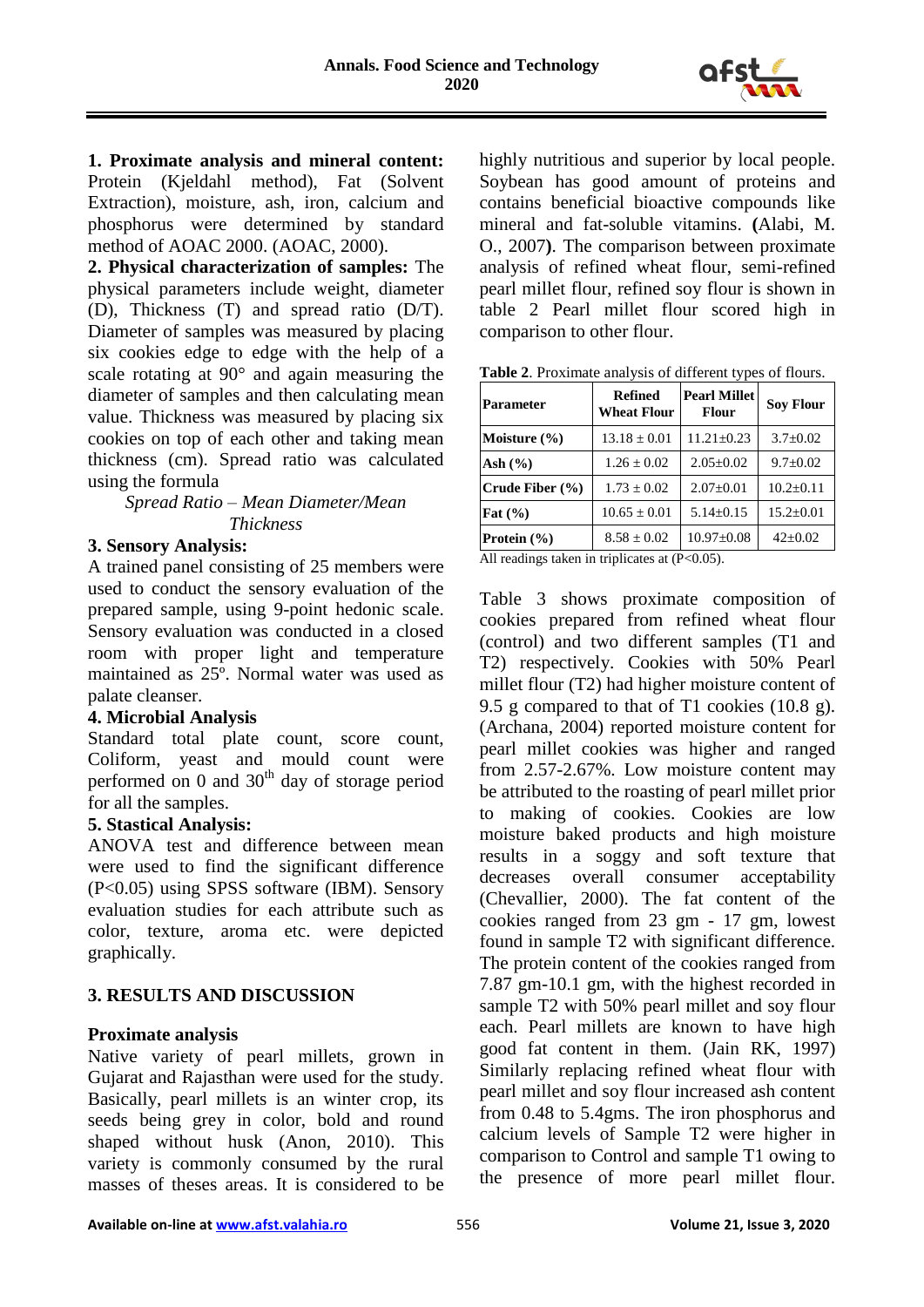

Replacement of refined wheat flour with equal proportions of Pearl millet and soy flour in cookies significantly  $(p<0.05)$  increased the levels of iron, calcium and phosphorus from 2.7-5.83 mg, 18-42 mg and 121-310 mg respectively. (Bram P, 2008).

| Composition                | <b>Refine</b><br>Wheat<br><b>Flour</b> | <b>T1</b>             | <b>T2</b>            |
|----------------------------|----------------------------------------|-----------------------|----------------------|
| Moisture $(g)$             | $9.90^{\text{a}} \pm 0.29$             | $10.8^b + 0.3$        | $9.5^a + 0.8$        |
| Proteins $(g)$             | $7.87^a + 0.29$                        | $8.5^{\rm b} \pm 0.7$ | $10.1^{\circ} + 0.4$ |
| $\text{Fat}(\mathbf{g})$   | $23^a \pm 0.04a$                       | $19.4^b + 0.4$        | $17.0^{\circ}$ + 0.1 |
| $\mathbf{Ash}(\mathbf{g})$ | $0.48^a + 0.02$                        | $1.3^b \pm 0.1$       | $5.4^b + 0.2$        |
| Carbohydrate*              | 74                                     | 75                    | 75                   |
| Energy(K Cal)              | 348                                    | 374                   | 382                  |
| $\Gamma$ Iron (mg)         | $2.7^{\rm a} \pm 0.5$                  | $4.06^b \pm 0.5$      | $5.83^{\circ}$ ± 0.5 |
| Calcium (mg)               | $18^a + 2.0$                           | $38.6^b \pm 2.3$      | $42.6^{\circ} + 6.0$ |
| Phosphorus (mg)            | $121^a + 10.0$                         | $270.0^b \pm 20.9$    | $310.5^{\circ}$ ±6.9 |

**Table 3.** Proximate Composition of all cookies

*ABC means on the same line without a common letter are significantly different at P < 0.05. (all samples at the same time).*

#### **Physical Characteristics of Cookies**

Presence of glutenin in flour influences the diameter of the cookies. However, in this study, gluten free, pearl millet cookies had a diameter of about 87mm (T1), 86.7 mm (T2) and were comparable with the diameter of control cookies (88 mm) (Table 4). There results were similar to sugar snap cookies prepared by adding gluten at various proportions (74-97 mm) (Adeola O, 1994).

Thickness of cookies with 25% and 50% incorporation of soy flour and pearl millet flour was similar to the control cookies ranging from 10.4-11.3 mm. Spread ratio is based on the values obtained for thickness and diameter of the cookies. The cookie spread ratio decreased with addition of pearl millet. The spread ratio of the control cookies (wheat flour) was 8.30 which decreased to  $7.88$  (T1) and  $7.85$  (T2). The cookies with equal proportion of pearl millet and soy flour had lighter and crisper texture compared to the control cookies. And cookies from 100% millet (gluten free) are generally not prepared as they are tough, hard, gritty and mealy in texture and taste. They also lack spread and top surface cracks, which is a desirable attribute of cookies (Yousef MI, 2004). Similarly, in this study, cookies prepared from equal proportions of semi refined pearl millet and soy flour resulted in product that had crispy and crumby texture and were better acceptable by sensory panel members.

| <b>Parameters</b>    | C     | T1    | Т1    |
|----------------------|-------|-------|-------|
| Diameter (mm)        | 88.0b | 87.0a | 86.7a |
| Thickness (mm)       | 10.4a | 10.6a | 11.3a |
| Spread ratio (D/T)   | 8.30b | 7.88a | 7.85a |
| <b>Spread factor</b> | 83.0b | 78.8a | 78.2a |

|--|

*mean in the same row followed by different superscripts differ significantly (* $p \le 0.05$ *).* 

#### **Sensory evaluation:**

Results of many researchers conducted on use of gluten-free cereal indicate that millets can easily be used to replace refined wheat flour. Millets exerts a beneficial influence on the sensory and nutritional quality of cookies. In the present study, controlled sample made of refined wheat flour was off-white in color and crisp in texture. However, it lacked in aroma and that reduced its overall quality (8.1). On the other hand, cookies made with 25% and 50% in cooperation of pearl millet flour were better acceptable. They had good color, vanillalike aroma, baked cereal aroma and sweet taste. These qualities improved the overall acceptability of T1 (8.4) and T2 (9.2) sample. The results indicate that pearl millet cookies were better acceptable compared to control Fig 2. Graphical representation of sensory analysis, Fig 3 Cookies prepared out of different proportions.

Increased overall acceptability of pearl millets recipe was also studied where, depigmentation of pearl millet was carried (Archana, 2004). However, in this study dark color of the pearl millet cookies did not affect the acceptability of the samples. Studies show that substitution of soy flour with wheat flour leads in preparation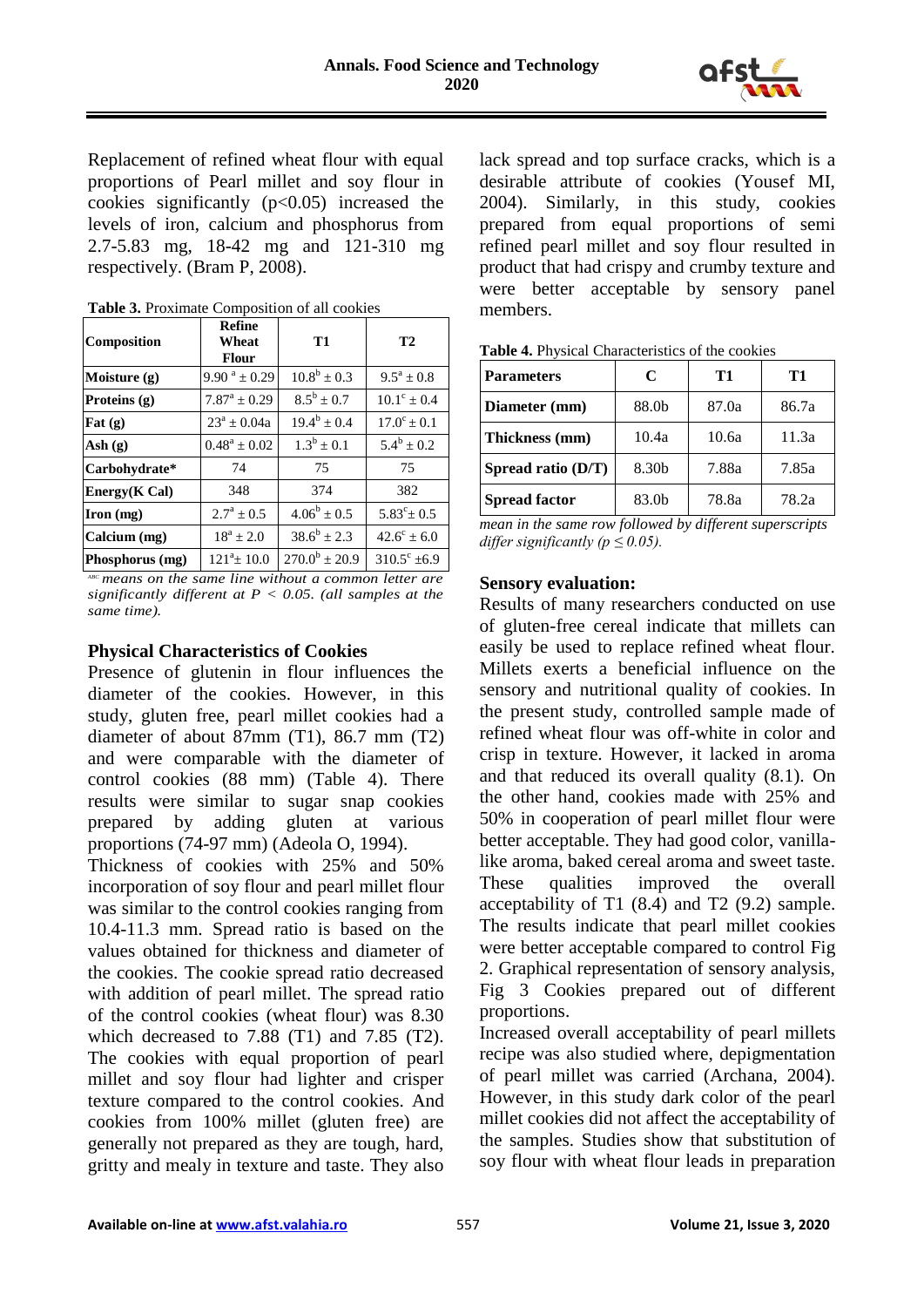

of good quality of cookies. (Tasnim Farzana, 2015).

It was also studied that if soy products are consumed on regular basis, it leads to delays in ageing process and also improves physical and mental ability, level of hemoglobin, memory power. (American Soybean Association, 2004)



**Fig 2**. Graphical Representation of the sensory analysis of all three samples



**Figure 3**: Cookies prepared in different proportions

## **Microbial evaluation**

No microbial growth (YMC and bacterial growth) was observed in any sample. This could be attributed to the fact that cookies were processed at high temperature at 200°C/20 min.

## **4. CONCLUSION**

The main focus of this study was to develop nutritious cookies possessing several health benefits and bring a healthy option available for the consumers.

The cookies can be consumed by any individual whether they are diseased or healthy. These cookies are healthy and hence can be consumed by individual of any age group. This research was based on development of one such product that provides good nutritional and positive health effects on body. The main ingredients chosen for the development of product were soy and bajra flour. Further the cookies were made in three different samples, in which one being the standard sample that was made only with wheat flour.

Sensory evaluation was done to check the overall acceptability by 50 panelists with the help of hedonic score card. This has several parameters like taste, appearance, color, texture and flavor. The results of the study demonstrate that the cookies made with blends of soy and bajra flour were acceptable more than the other two samples. They were also highest content of nutrients like energy, protein, iron, calcium, fiber etc. Pearl millets and Soy flour is proved to be a good replacement for refined flour in baking industries, in order to enhance nutritive quality. Nutritive values as calculated for all three samples, were best in cookies prepared with 50% each of bajra and soy flour. The absence of gluten in millet and soy flour did not affected the cookies quality much, and were almost similar to standard sample in appearance.

The T2 cookies were found to have higher overall acceptability as compared to other samples. The cookies had a long- lasting vanilla like smell combined with baked grain aroma.

Further crispy and crumby texture of cookies leads to enhance in sensory factors making it more palatable and acceptable. The studies show that both pearl millets and soy flour possess good potential to be used as cookies and also have high nutritive value as compared to other samples.

Pearl millet flour and soy flour as a replacement for refined wheat flour was effective in improving nutritional and sensory characteristics of the cookies. It can be concluded that mix grain cookies are better in comparison to 100% pearl millet cookies. Hence development and utilization of functional food is a step toward better nutrition. More studies should be conducted to investigate the possibility of use of pearl millet and soy flour as ingredients in other valueadded food products.